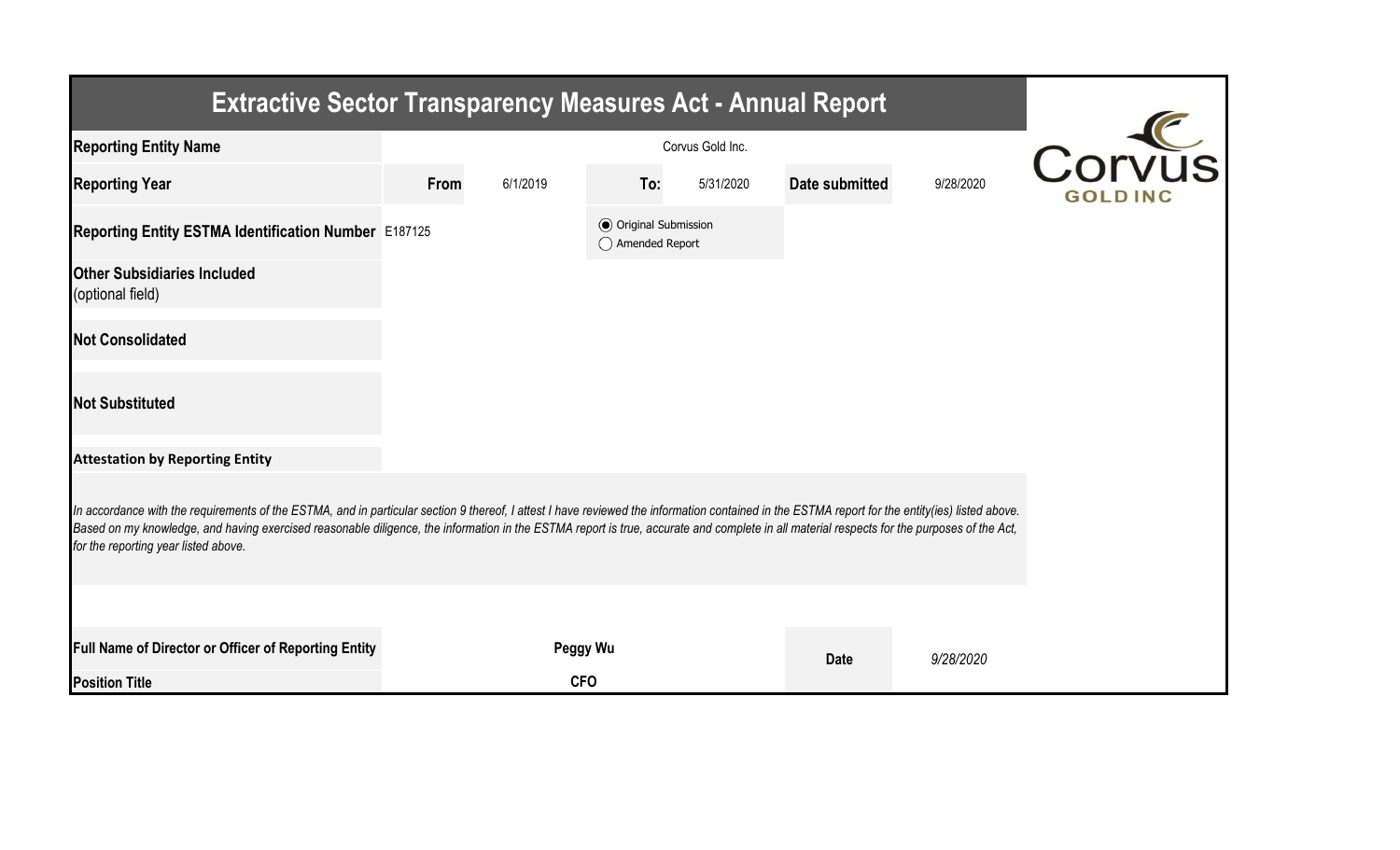| <b>Extractive Sector Transparency Measures Act - Annual Report</b>                                                                                                               |                          |                                                                                 |                                    |           |         |                                |                |                  |                                               |                                      |                                                                                                                                                                                                                                   |  |
|----------------------------------------------------------------------------------------------------------------------------------------------------------------------------------|--------------------------|---------------------------------------------------------------------------------|------------------------------------|-----------|---------|--------------------------------|----------------|------------------|-----------------------------------------------|--------------------------------------|-----------------------------------------------------------------------------------------------------------------------------------------------------------------------------------------------------------------------------------|--|
| <b>Reporting Year</b><br><b>Reporting Entity Name</b><br><b>Reporting Entity ESTMA</b><br><b>Identification Number</b><br><b>Subsidiary Reporting Entities (if</b><br>necessary) | From:                    | 6/1/2019                                                                        | To:<br>Corvus Gold Inc.<br>E187125 | 5/31/2020 |         | <b>Currency of the Report</b>  | CAD            |                  |                                               |                                      |                                                                                                                                                                                                                                   |  |
|                                                                                                                                                                                  | <b>Payments by Payee</b> |                                                                                 |                                    |           |         |                                |                |                  |                                               |                                      |                                                                                                                                                                                                                                   |  |
| <b>Country</b>                                                                                                                                                                   | Payee Name <sup>1</sup>  | Departments, Agency, etc<br>within Payee that Received<br>Payments <sup>2</sup> | <b>Taxes</b>                       | Royalties | Fees    | <b>Production Entitlements</b> | <b>Bonuses</b> | <b>Dividends</b> | Infrastructure<br><b>Improvement Payments</b> | <b>Total Amount paid to</b><br>Payee | Notes <sup>34</sup>                                                                                                                                                                                                               |  |
| United States of America                                                                                                                                                         | State of Nevada          | Bureau of Land Management<br>(Nevada)                                           |                                    |           | 370,000 |                                |                |                  |                                               |                                      | Nevada Annual Claim Fees. The<br>total payments of US\$281,701 are<br>converted to Canadian dollars using<br>370,000 the average exchange rate for the<br>period of (US\$ 1 = C\$1.3405) and<br>rounded to the nearest C\$10,000. |  |
|                                                                                                                                                                                  |                          |                                                                                 |                                    |           |         |                                |                |                  |                                               |                                      |                                                                                                                                                                                                                                   |  |
|                                                                                                                                                                                  |                          |                                                                                 |                                    |           |         |                                |                |                  |                                               |                                      |                                                                                                                                                                                                                                   |  |
|                                                                                                                                                                                  |                          |                                                                                 |                                    |           |         |                                |                |                  |                                               |                                      |                                                                                                                                                                                                                                   |  |
|                                                                                                                                                                                  |                          |                                                                                 |                                    |           |         |                                |                |                  |                                               |                                      |                                                                                                                                                                                                                                   |  |
|                                                                                                                                                                                  |                          |                                                                                 |                                    |           |         |                                |                |                  |                                               |                                      |                                                                                                                                                                                                                                   |  |
|                                                                                                                                                                                  |                          |                                                                                 |                                    |           |         |                                |                |                  |                                               |                                      |                                                                                                                                                                                                                                   |  |
|                                                                                                                                                                                  |                          |                                                                                 |                                    |           |         |                                |                |                  |                                               |                                      |                                                                                                                                                                                                                                   |  |
|                                                                                                                                                                                  |                          |                                                                                 |                                    |           |         |                                |                |                  |                                               |                                      |                                                                                                                                                                                                                                   |  |
|                                                                                                                                                                                  |                          |                                                                                 |                                    |           |         |                                |                |                  |                                               |                                      |                                                                                                                                                                                                                                   |  |
|                                                                                                                                                                                  |                          |                                                                                 |                                    |           |         |                                |                |                  |                                               |                                      |                                                                                                                                                                                                                                   |  |
|                                                                                                                                                                                  |                          |                                                                                 |                                    |           |         |                                |                |                  |                                               |                                      |                                                                                                                                                                                                                                   |  |
|                                                                                                                                                                                  |                          |                                                                                 |                                    |           |         |                                |                |                  |                                               |                                      |                                                                                                                                                                                                                                   |  |
|                                                                                                                                                                                  |                          |                                                                                 |                                    |           |         |                                |                |                  |                                               |                                      |                                                                                                                                                                                                                                   |  |
|                                                                                                                                                                                  |                          |                                                                                 |                                    |           |         |                                |                |                  |                                               |                                      |                                                                                                                                                                                                                                   |  |
|                                                                                                                                                                                  |                          |                                                                                 |                                    |           |         |                                |                |                  |                                               |                                      |                                                                                                                                                                                                                                   |  |
|                                                                                                                                                                                  |                          |                                                                                 |                                    |           |         |                                |                |                  |                                               |                                      |                                                                                                                                                                                                                                   |  |
|                                                                                                                                                                                  |                          |                                                                                 |                                    |           |         |                                |                |                  |                                               |                                      |                                                                                                                                                                                                                                   |  |
|                                                                                                                                                                                  |                          |                                                                                 |                                    |           |         |                                |                |                  |                                               |                                      |                                                                                                                                                                                                                                   |  |
|                                                                                                                                                                                  |                          |                                                                                 |                                    |           |         |                                |                |                  |                                               |                                      |                                                                                                                                                                                                                                   |  |
|                                                                                                                                                                                  |                          |                                                                                 |                                    |           |         |                                |                |                  |                                               |                                      |                                                                                                                                                                                                                                   |  |
| <b>Additional Notes:</b>                                                                                                                                                         |                          |                                                                                 |                                    |           |         |                                |                |                  |                                               |                                      |                                                                                                                                                                                                                                   |  |